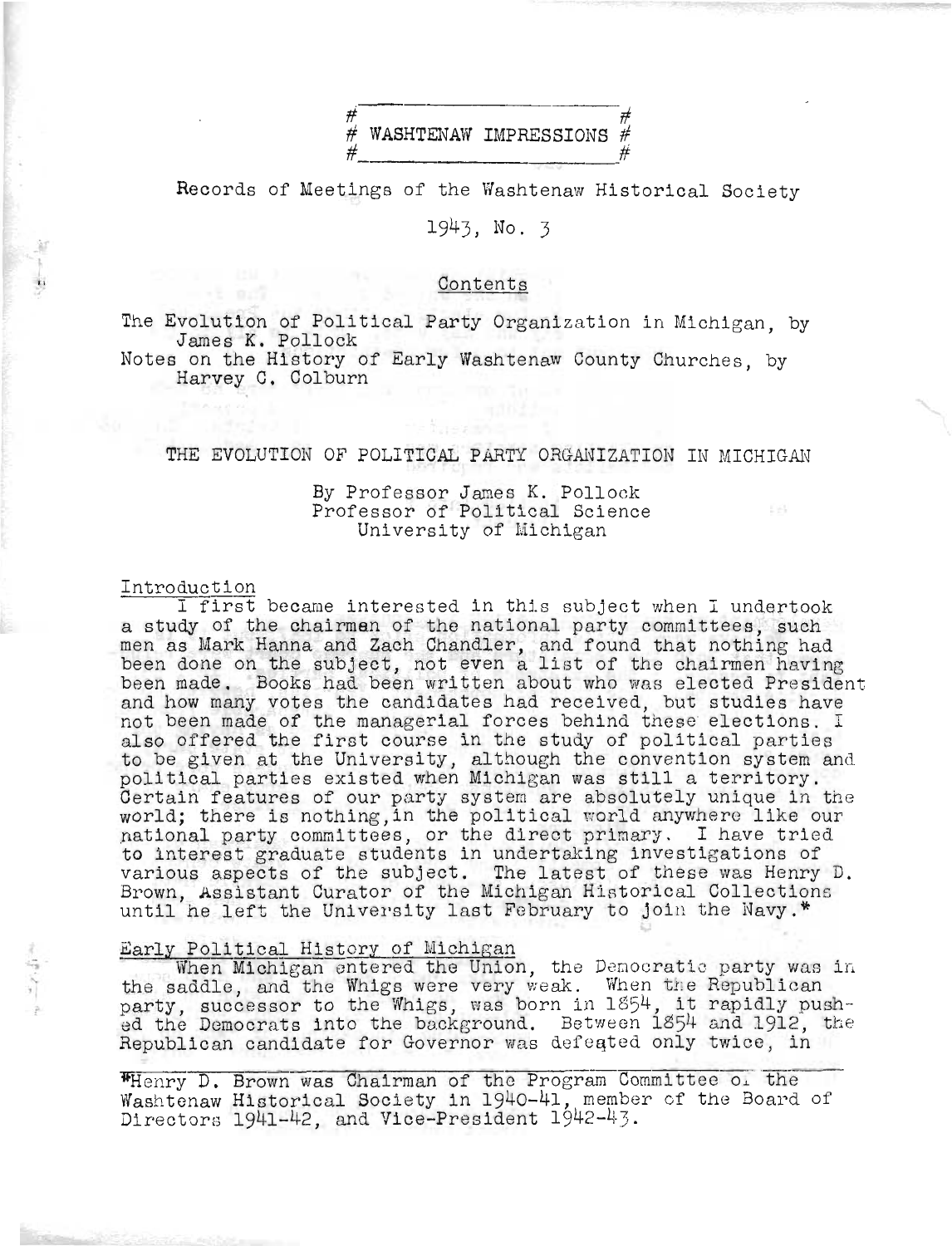1882 and 1890. Franklin Roosevelt was the only Democratic President since 1852 to carry the state of Michigan.

# Basis for Party Organization in the United States

The constitutional provisions for the choice of presidential electors and members of Congress have an important bearing on the way in which political party organization developed in the United States. Around these two provisions has been built up our entire system of political parties in the United States. The Federal government has no machinery for electing either the President or Congress; it cannot even say who may vote. This is all in the hands of the states, subject to a few restrictions.

For the first 50 years of our country, there were no federal regulations concerning elections. In 1842 Congress prescribed procedures for the election of representatives by districts. In 1866 the procedure for electing senators was laid down. And in 1871 the use of printed ballots was required.

All party machinery is tied into the national party organizations. Party machinery is controlled by national organizations in the interest of federal issues. The first national committee and national nominating convention dates back to 1832. However, local party organs are still older.

# Development of Party Organization in Michigan

We have very little information prior to 1887, but it is known that both the legislature and the supreme court were reluctant to recognize the existence of political parties. In 1885, Justice Campbell made this pronouncement, "Parties, however powerful and unavoidable they may be, and however inseparable from popular government, are not and cannot be recognized as having any legal authority as such." (58 Mich. 213) And yet state party conventions and informal caucuses of political leaders were being held all over Michigan. Washtenaw County had a large share of these, and Ann Arbor itself was a popular meeting place.

Michigan

Two outstanding/leaders were Zach Chandler, chairman of the Republican national committee and earlier of the state central committee, and Don Dickinson, chairman of the Democratic national committee. All the important activities of these men seem to have been informal. If there existed any written or printed party rules or constitution before the nineties, I have not been able to find them. This informality was testified to in talks I have had with many old timers like Judge Weadock, who died some years ago at the ripe age of 96. He would relate, with an air of nostalgia, how these "gentlemen of the old school" would indulge in friendly, simple, easy-going discussions of "who do you suppose would be a good one, now, to run for governor?" Until

Ŝ

Then, for two decades, procedures became more exact, due in part<br>to the introduction of the direct primary system of nomination. More money had come to be used in our elections, and nominations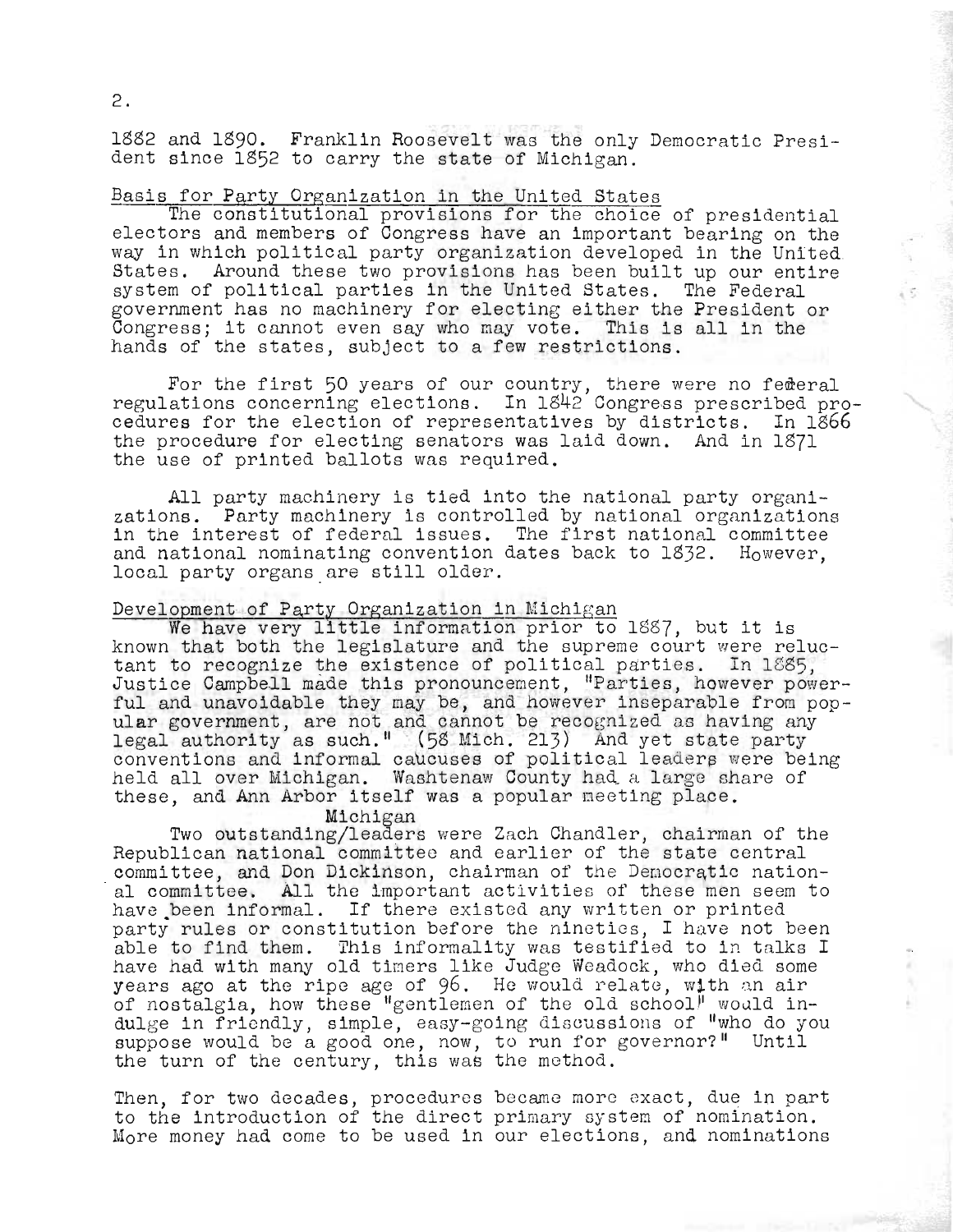were occasionally highly irregular. Scandals in Michigan did not grow as big as those in Wisconsin, with "Uncle" Isaac Stephenson, but they certainly approached them. Sordid and commercial influences intruded themselves, and by 1894 certain people of a reforming bent were making their dissatisfaction felt. In 1901 came the first local direct nomination law in Michigan; in 1905 the first general primary law was framed; and 1909 marks the real beginning of a general primary system in Michigan regulated by state law, The primary laws proVided the machinery of party organization. The method of choosing party committees, their size and powers were also included in the general primary laws. In other words, with the new system of direct nomination of public officers, also came the statutory provisions for party organization.

I have just completed a ten-year research job on the evaluation of this direct primary system, from 1909 to 1935. It is the first such study in the United States. It has involved assembling the complete record of 15,000 candidates, what offices they ran for, the exact vote oast, proportionate party representation, etc. I feel that from this mass of data we may learn some facts about our electoral practices, and can support our opinions with exact evidence. This is still a practically virgin field for investigation, even within this century, not to speak of the preceding 75 years. .aolsia bering eng

Every legislature tinkers a little with some provision or other of the primary law, but it is essentially the same as it was when started in 1909. Although women received the franchise in 1920, it took them five years to find out that they had no representation on party committees. When they insisted on such representation, they were granted one woman to two men from each state senatorial district. Again it took them four years to realize that the result of this requirement was not equal representation, so again they insisted on their rights and the requirement stands today 2 women and 2 men. Still representation is literally not equal, in my opinion, due to the fact that the women do not take advantage of this opportunity as they might.

### Party Organization in Michigan Today

<u>Organization in Michigan Today</u><br>Not one person in a hundred knows how our county and state committees are chosen, and yet those two agencies are in control of the party, and thus in control of the officials who are nominated. At the primary, and even before, is the time to get excited ated. At the primary, and even before, is the time to get exclude<br>and make one's complaining effective. Most people complain far and make one's complaining effective<br>too late.

L'ISVON MISUON SER

In the fall of the even years we nominate our county officers. These candidates select the members of the county party committee. Inese candidates select the members of the county party committee.<br>This is not done by the voters in Michigan, as it is in Ohio. The ints is not done by the voters in michigan, as it is in only. I<br>state central committee, the most important in the whole party organization, is chosen at the spring state convention in the odd years. Delegates to this convention are elected from county conventions whose delegates, in turn, were elected the preceding fall, in the primary.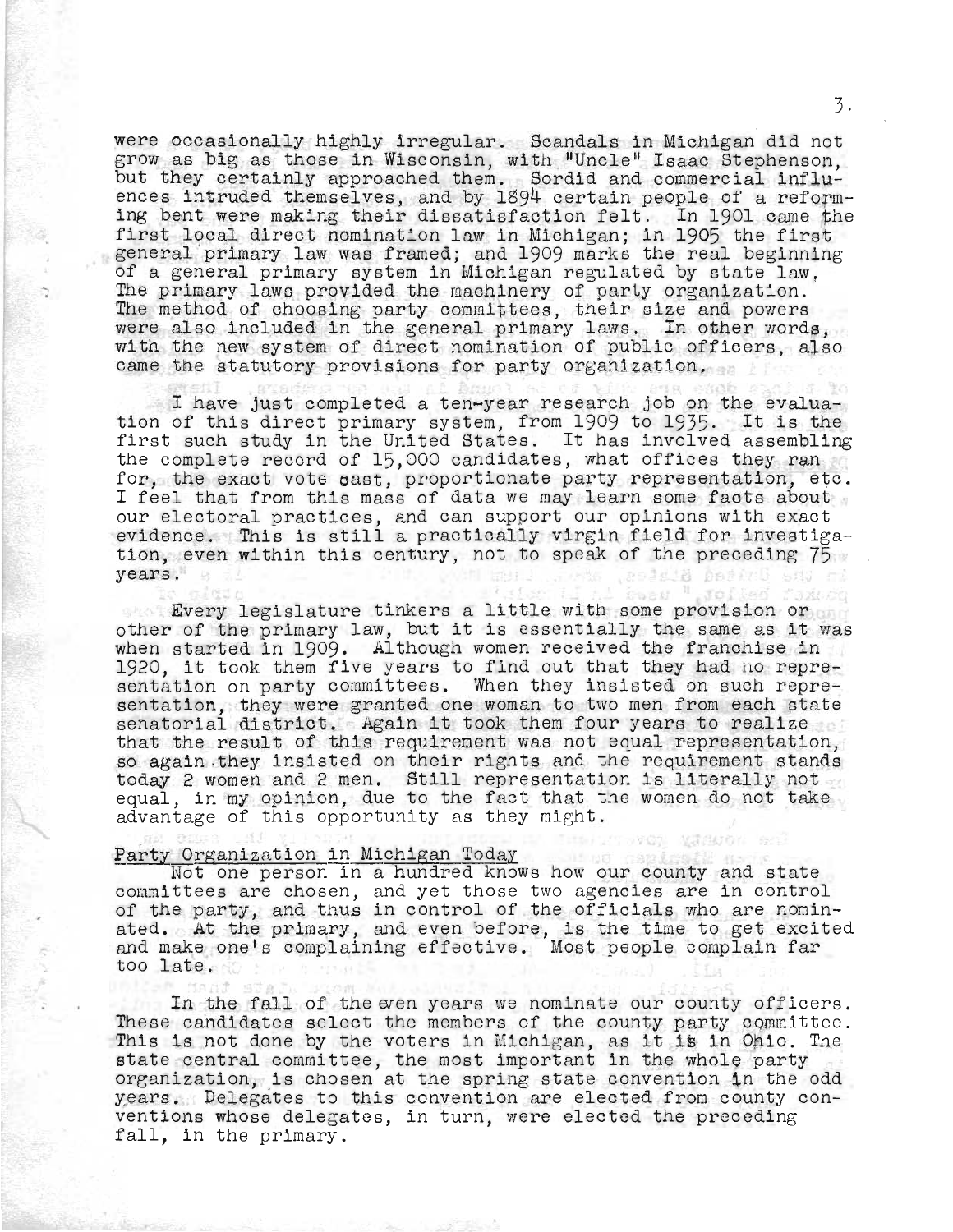The state convention is not a deliberative body; it is a mob. The deliberating is done in the hotel rooms of the leaders and in caucuses. These small rooms are packed full of men, many of whom don't know what it is all about, but among the few who do know some one voice will rise with a ring of authority and say. know some one voice will rise with a ring of authority and say,<br>"Let's put in so-and-so,--" and the thing is done. Such methods as this go far back of the primary, back into the old informal days.

The contrast between today and yesterday is not so much a matter of size as it is of scope and activities of the party. The complexity of our modern life necessitates a complex governmental machinery. Back of 1900 there is not much to talk about, unless one could search files of old newspapers, for most of the records of things done are only to be foundain the newspapers. There were no written rules, no legislation, and no supreme court decisions before 1885.

#### Discussion

Professor Pollock responded to questions from the audience<br>the following remarks: with the following remarks:

Before 1871, when printed ballots were first required, voting was not secret. I have an extensive collection of ballots used in the United States, among them many curiosa. There is a "vestpocket ballot," used in Lincoln's time, a long narrow strip of paper with names printed on it. This ballot was given out before election. day, and was supposed to be folded over and over until it would fit in the vest pocket, taken to the polls and dropped in, no marking done on it at all.

I think we are bothered with far too many names op. our ballots. Many minor officials should never be elected; they should be appointed. The ordinary citizen does not know anything about these individuals, and either does not vote for the office at all. or says to himself, "This man has held this office for so many years, I guess he must be all right; I'll vote for him."

The county government in Michigan is virtually the same as it was when Michigan became a state, as if in 110 years conditions had remained unchanged.

Why has Michigan produced so few national political figures? a mig has michigan produced so rew hatronar porfiticar rigunal portors. A harr-dozen, yes, " hewis bass, bach chandrer, bon breathson and that's all. (Audience suggests Hazen Pingree and Chase S. Osborn.) Possibly, but their influence was more state than national; Partly this is due to the one-sidedness of our Michigan politics. (Suggestion from audience that this state is still new and raw, lacking the background of the New England states.) True, but in 1850 two-thirds of the residents of Michigan were born in New York. These were however not families of statesmen who moved out west, they were pioneers, not a group selected to produce national political figures. 

4.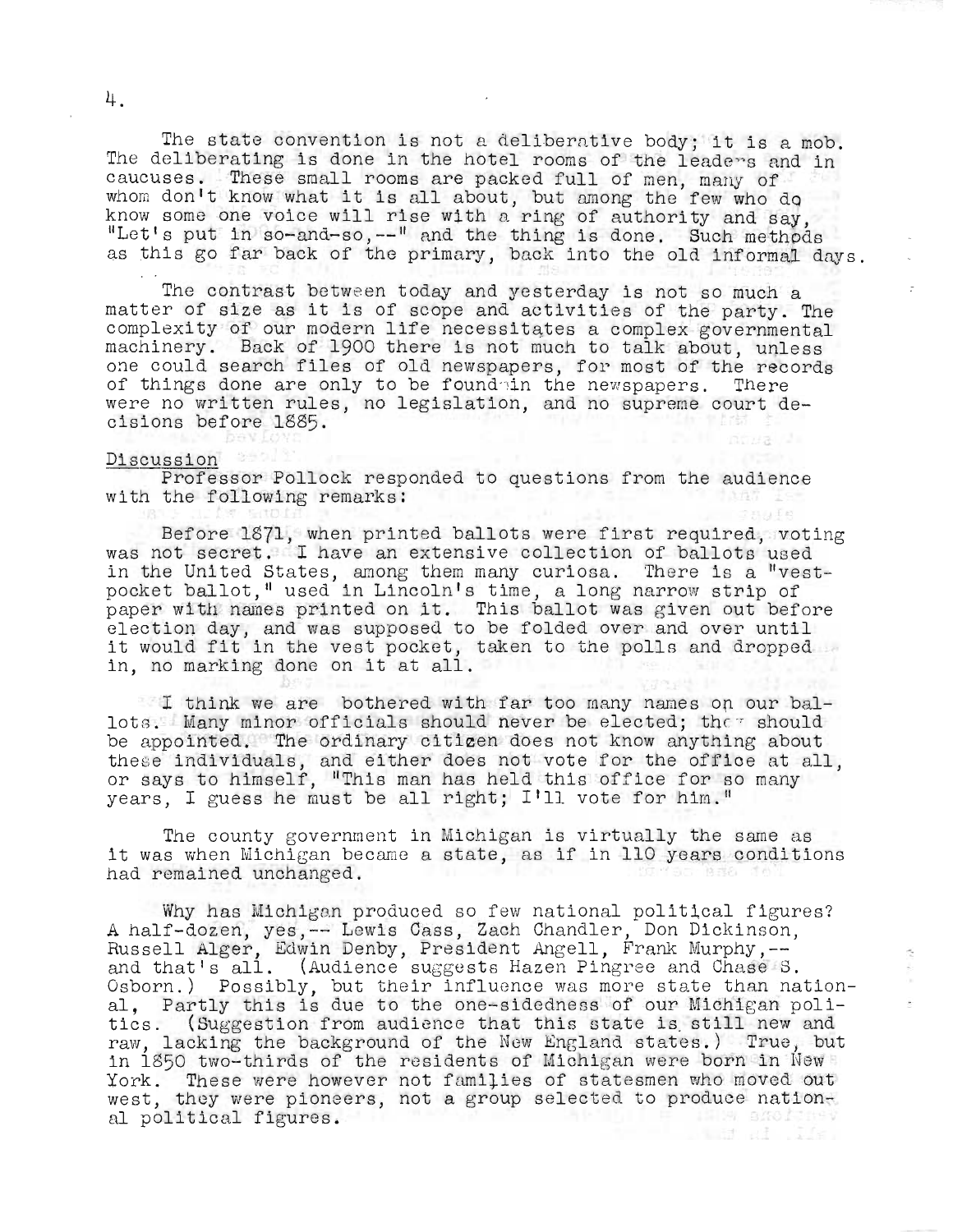### NOTES ON THE HISTORY OF EARLY WASHTENAW COUNTY CHURCHES

By Harvey C. Colburn, Ypsilanti Formerly Minister of the First Congregational Church of Ypsilanti

The story of local church organizations, as commonly written; have to do, in the main, with external events, such as the coming of a missionary, the circumstances of origin, the erection of a new building, the purchase of an organ or a bell. Such history is cerbuilding, one parenase of an organ or a seri. Sach history is extainly of value and should be recorded by persons interested in particular congregations. However, a more thorough history must particular congregations. However, a more thorough history must penetrate a more difficult field. It must deal with the effect of the realities of religion upon the social life of the community and upon the personalities of those who come under particular religious influences. The writing of such history is a matter of great hazard. It calls for deep understanding and honest sympathy.

Through such a history certain lines will run continuously. These lines will represent what may be called the Christian experience. There 1s a certain type of spiritual or psychological experience which is characteristic of the Christian faith in all times and all places and among all people. The several points of this Christian experience are often obscured and variously emphasized, but in practice they are not denied by any Christian organization. They constitute the real orthodoxy.

This paper offers a few notes on the development of religious expression and organization in the Washtenaw County of pioneer days, without attempting to follow the story into later periods. The religious backgrounds of the Washtenaw County pioneers were determined largely by the sections from which they came. Denominational groups were: Congregational and Presbyterian, Methodist, Baptist, and the German churches. The latter, as it deserves extended treatment beyond the time limits tonight, is not treated in this paper. Other denominational groups do enter into the picture, but mostly later than the period of early settlement.

The Congregational and Presbyterian churches not only constitute one group, but appear in the records of early days in Michitate one group, but appear in the records of early days in mid-<br>gan under one name,- Presbyterian. This was largely due to a an anasi one hame, II ess, seitan: IIII was larger, and sea fields, which was formulated in 1801. In the background of the Congregational Ghurch is the Puritanism of England. Many churches have a similar origin in the appearance of some great and new religious enthusiasm, which cracks the shell of religious organization.

Many Puritans remained within the Church of England. Others became members of separatist organizations, such as the Congregationalists, the Baptists, and the Quakers. A democratic theory of the Church resulted from such withdrawals, and a practical training in the theory and practice of democracy within the church itself.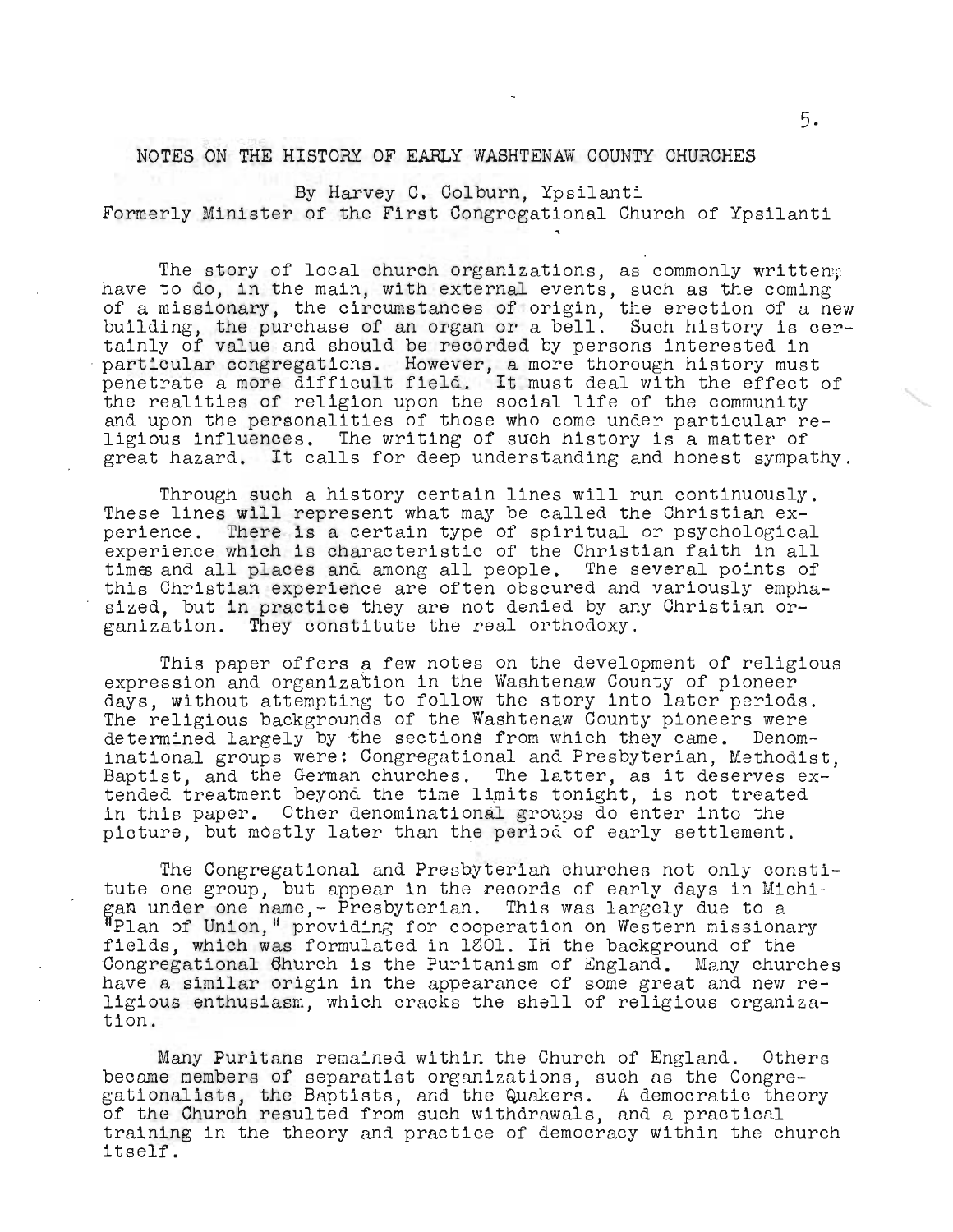cheaply in the jug, and too large a part of the community drank too much whiskey and was drunk too much of the time. The consequences were not merely individual; they were social. Jones was a fore-runner, and his ardent labors in the field of social morality were continued with fervency by the later groups, not only of Presbyterians and Congregationalists but of Methodists and Baptists as well.

The first organization, composed of both Presbyterians and Congregationalists, decided by vote to become a Presbyterian church, but it is noteworthy that the financial affairs of the church, including title to the property, were left in the hands of the Congregational Society. This was an old New England institution designed to give a voice to all the financial supporters of the church. It recognized the church building as a community project, and included contributors in the town who were not members of the church.

Succeeding Jones, there came from the East a new pastor, Ira M. Weed, who continued his service for many years and set largely m. weed, who continued his service for many years and set large<br>his influence upon the life of the community. The raw town of International metallic of the community. The raw cown of the results of the results of the courage and fidelity. His salary was in part provided by the Home Missionary Society and partly by such local contributions as a bag of potatoes or ten pounds of pork. In addition, the congregation was supposed to raise \$400 in cash annually.

Of significance also is the coming to Michigan of John D. Pierce. A large oil portrait of this pioneer hangs in the Administration Building of the Michigan state Normal College. He is known as "Father Pierce," father of the educational system of michigan. He came as a young home missionary of the Congrega-<br>tional Church, raised in Vermont and educated in the East. In tional Church, raised in Vermont and educated in the East. In selecting the field of his life work, he chose to come to Michigan, because of the destitution as well as the opportunities of san, becaal

The Presbyterian 6hurch of Ypsilanti, after worshipping in private homes and in the Old Red School House, erected a church building of its own in 1835. This church was on the pattern of the New England meeting house and fronted on the Bublic Square, which has long since disappeared. The second and present building dates from 1857, but additions and alterations have greatly changed its appearance.

The arrangement between Congregationalists and Presbyterians in Ypsilanti was continued until 1881. At that time those who preferred the Congregational form of organization withdrew and formed the present Congregational Church. The withdrawal was conducted entirely in a spirit of amity, and was occasioned largely by increase in the congregation.

The Presbyterian Church of Ann Arbor was organized  $\ln 1826$ , its antecedents and origin being similar to those of the Ypsilanti church. A small group of people brought their letters *ot* dismis-

7·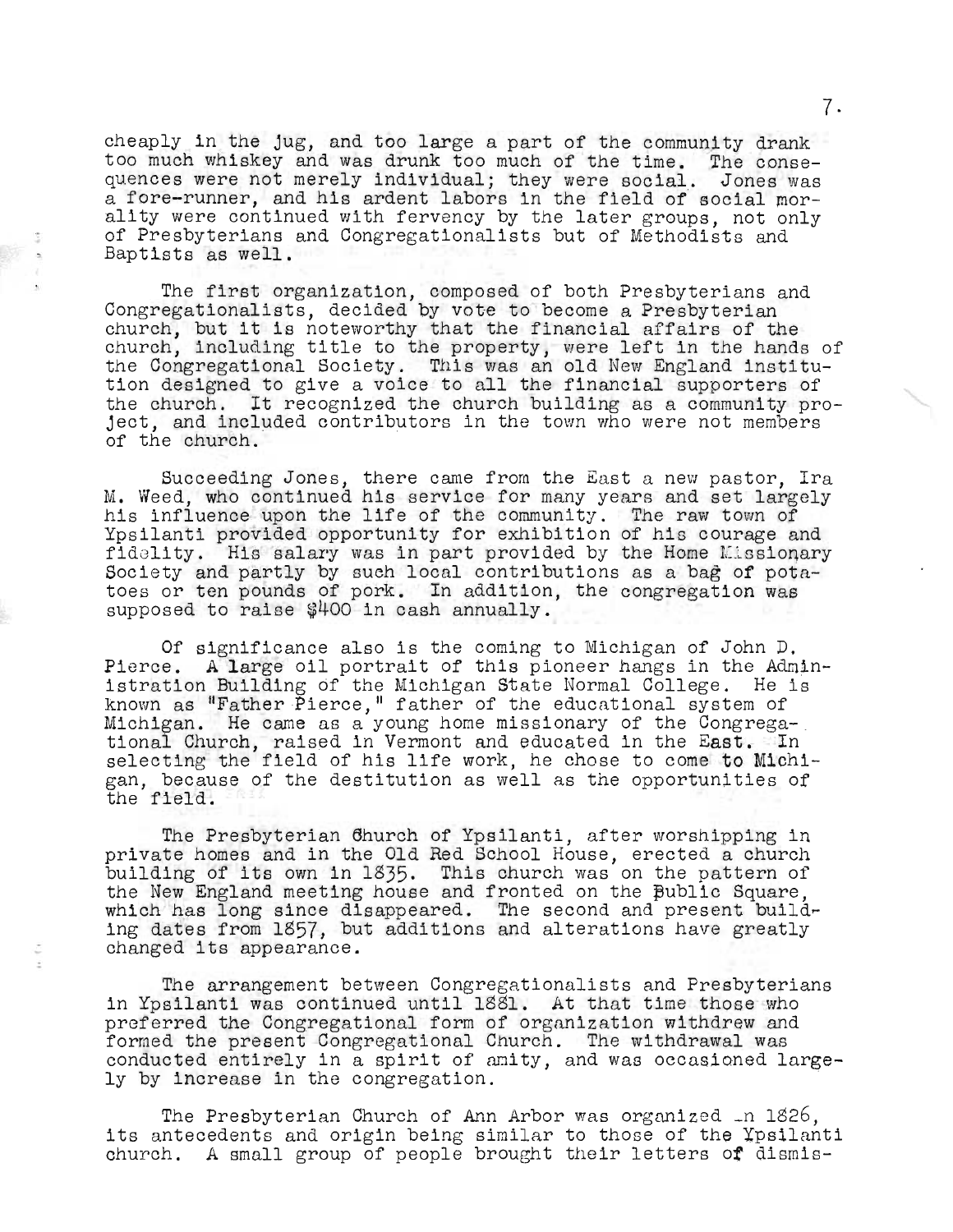sion from churches "back east." They met for worship in n log ston from charches back east. They med for worship in a log<br>school building, then the ball room of the tavern, and in 1829 erected the first church of the village, 25 by 35 feet. Increasing attendance necessitated a 20-foot addition, and in 1837 a larger frame building.

> $\mathcal G$  $\frac{1}{2}$

The constituency of the Ann Arbor church was of mixed Presbyterian and Congregational origin. This arrangement continued amicably until the period of 1846-47. After some dissension, the Congregational members, 48 in number, withdrew to form the still existing Congregational Church. The causes of dissension appear to have been three: the anti-slavery agitation of the period; desire on the part of some to have church government entirely in the hands of the local membership; and a conservative reaction against emotionalism and revivalism. The new congregation moved into the Court House and eventually erected its own meeting house, with a fine new bell. The present edifice was completed and dedicated in 1876, the cost being  $$35,000$ .

Baptist ministers visited Ypsilanti in the early thirties and in 1836 a church was organized with 16 members, meetings being held in a school house and later in the abandoned Methodist Church on the East Side. In 1847 a church building was erected. The min-<br>ister in that year was Elder L. H. Moore, who made no small contribution to the education of the community by opening the Ypsilanti Seminary in a brick hotel building, never used as such and known as one of Ypsilanti's Follies.

The Ann Arbor Baptist Church is of earlier date, or anized in 1828. In 1835 a church building seating 100 persons was erected, and in 1841 the building was doubled in capacity. The church had a hard financial struggle during its early days, but with the enlargement of the community was able to erect, in 1849, a brick church costing  $$4,000.$  The present edifice dates from 1881.

The Ypsilanti community was visited by a Methodist minister while it was still Woodruff<sup>1</sup>s Grove, and later a small group of Methodists was served by a succession of missionaries. A Sunday School was organized in 1828 in a log building, with 18 children and 5 adults in attendance. In 1831 a small brick church building was erected. In 1837 the church was designated by the Methodist Conference as a "station," and by the following year 190 members were enrolled. The location was eventually moved to Washing-<br>ton Street and a white frame building erected, to be followed later by the present edifice.

Rev. John A. Baughman was the first Methodist Circuit Rider to arrive at Ann Arbor. In 1826, under his leadership, the town became a station on the Monroe Methodist gircuit. In 1830 Ann Arbor was made a regular appointment. A church was erected in 1836, and succeeding that there were many accessions to the mem-<br>bership.

llet – Intellet afrika van 1. desumi 1. sabydaarf ant<br>Timul and 1. saber 07 taliale tiide hija daa sindsusame afl to at the field dimense since is the local A side was